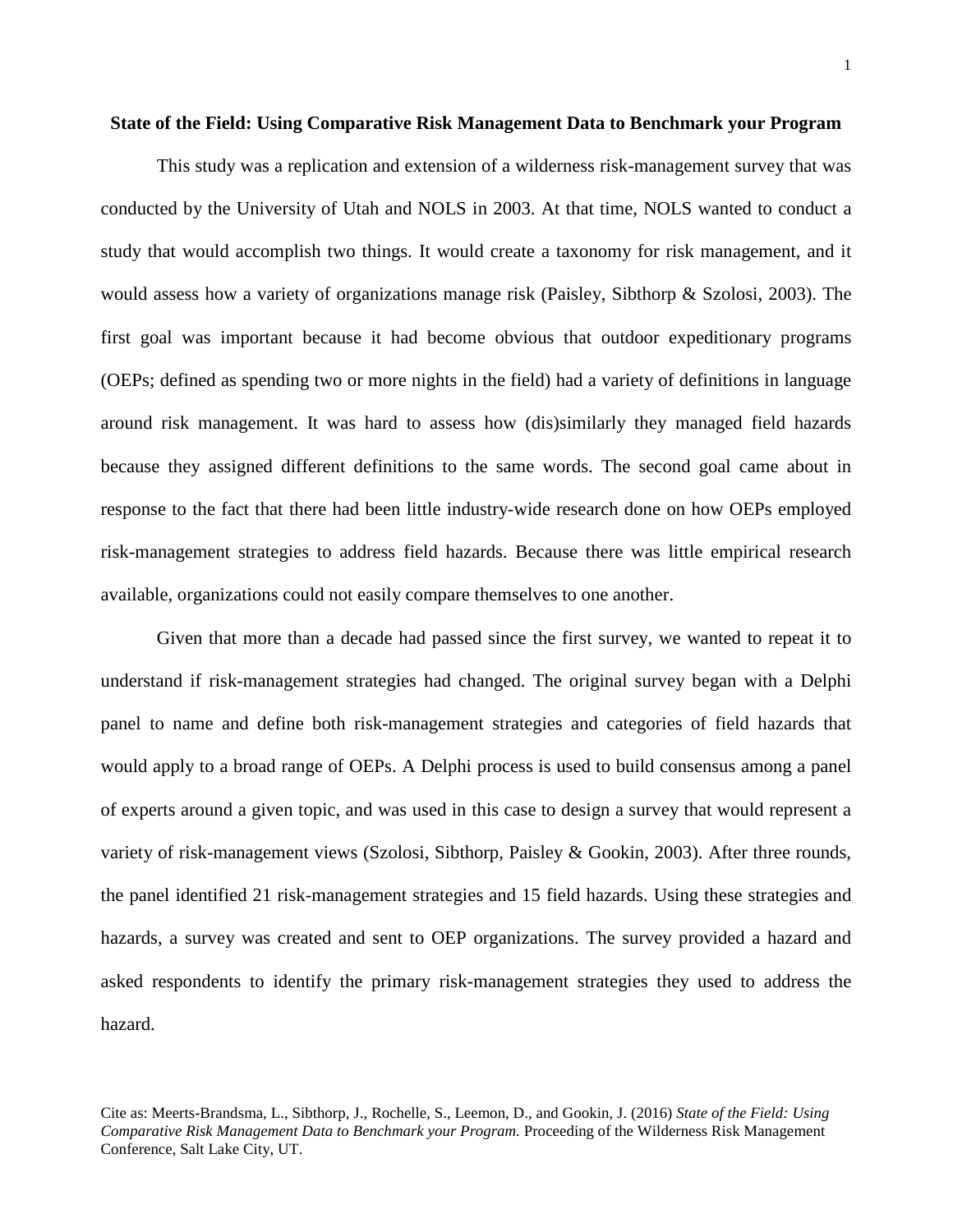The 2003 survey results showed that regardless of OEP size field staff training, policies and procedures, field staff (instructor) judgment, supervision of participations and pre-course communication were the most frequently marked risk-management strategies. Perhaps more significantly, the results showed that larger organizations overall employed more risk-management strategies (Paisley, Sibthorp & Szolosi, 2003). Large organizations were defined as having more field days, more staff and larger budgets. The implication of this finding was that organizations should compare themselves to similar organizations rather than to the largest and most visible OEPs due to differences in available resources. In addition, the results showed that the size of the organization was related to the particular strategies they reported as being most important. As an example, large organizations employed internal and external safety reviews more often than small organizations, which, as an example, depended on pre-course communication more often than large organizations. This finding, again, likely points to resources as being the differentiating factor.

The purpose of the present study was twofold. First, to determine whether and how riskmanagement strategies have changed for OEPs over the last decade. Second, to identify contemporary concerns and issues.

#### **Methods**

The 2016 study began by reviewing the 21 risk-management strategies and 15 field-based hazards identified through a Delphi process in the original 2003 project (Szolosi et al., 2003). Based on expert feedback, minor changes were made to the wording of five field hazards in order to reduce bias: "Participant misbehavior" was changed to "Participant behavior;" "Staff incompetence" was changed to "Staff performance;" "Inappropriate staff to participant interaction/contact" was changed to "Staff to participant interaction/contact;" "Environmental" was changed to "Environment;" "Hygiene" was changed to "Inadequate Hygiene." Two of the original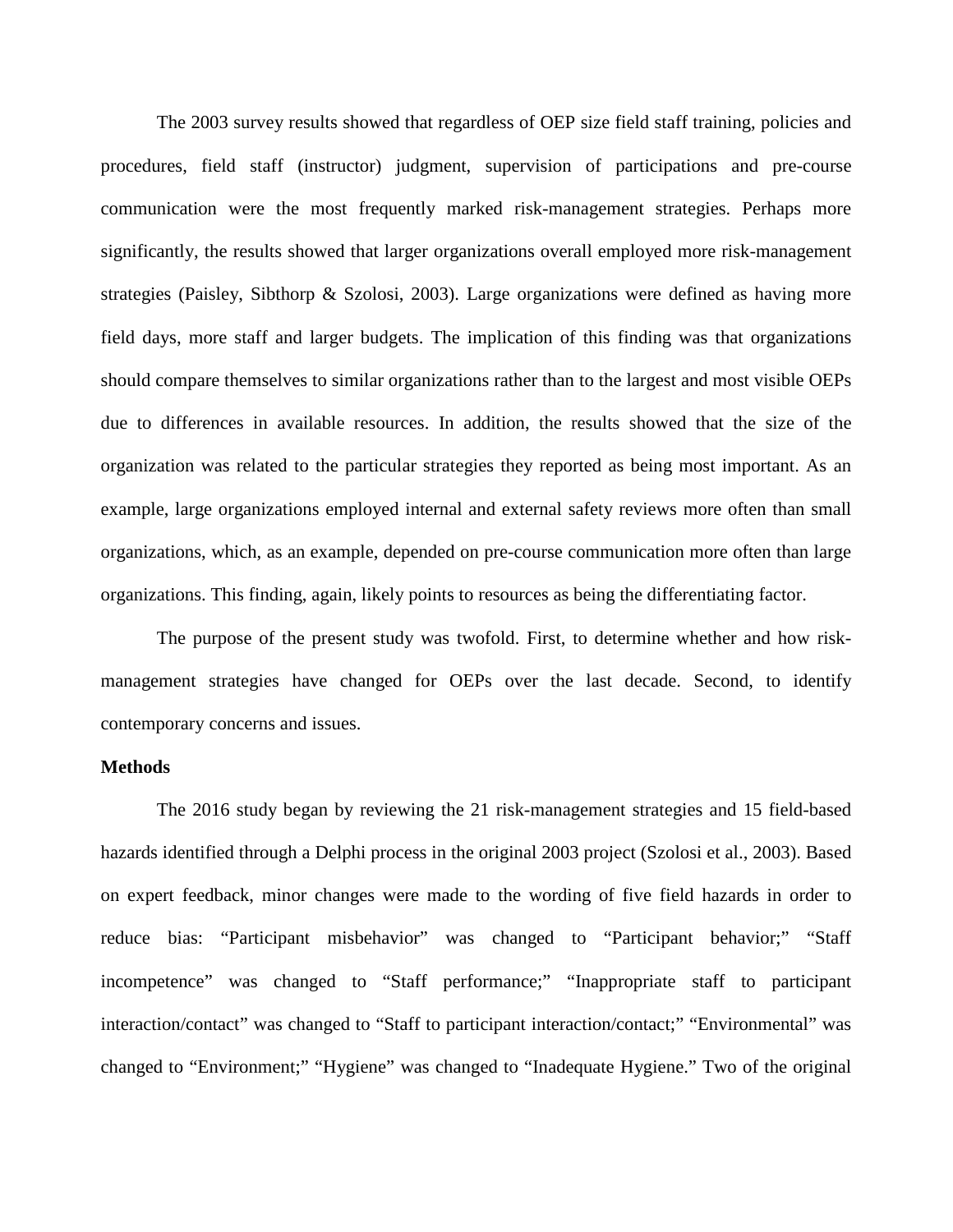hazards were deleted from the survey because they were thought to be adequately captured through other, more encompassing, hazards. For example, "Competition with other institutions" was considered a subset of "Public Interactions." One risk-management strategy was changed to reflect more common terminology: "Critical Incident Stress Debriefing" was changed to "Psychological Stress Discussion." See Tables 1 and 2 for definitions of each risk-management strategy and hazard.

Contact was made with four organizations to which OEPs commonly belong: the Association for Experiential Education (AEE), the Association for Outdoor Recreation and Education (AORE), the Wilderness Education Association (WEA), and the Wilderness Risk Management Conference (WRMC). Each of these organizations distributed an invitation letter and link to the online survey to their members. The survey asked participants to rank risk-management strategies for each hazard.

For the primary analysis, the objective was to compare risk-management strategies by empirically generated groups of organizations. The groups were formed using cluster analysis, a statistical technique that groups organizations into like groups based on organizational descriptors such as number of field days, remoteness of operating area, and organizational mission. To determine which strategies are most used by each cluster, we tabulated the overall reliance of each strategy across the content area of the 13 hazards. That is, the specific hazards themselves are not of direct interest in this analysis. They represent context areas for study participants to consider how they manage risks. By collapsing across these areas, it is possible to understand how reliant each organization is on specific risk-management strategies. This organizational reliance is then averaged for each cluster (or group) above. This process gives us a profile of how each cluster, and the organizations as a whole, manage their risks.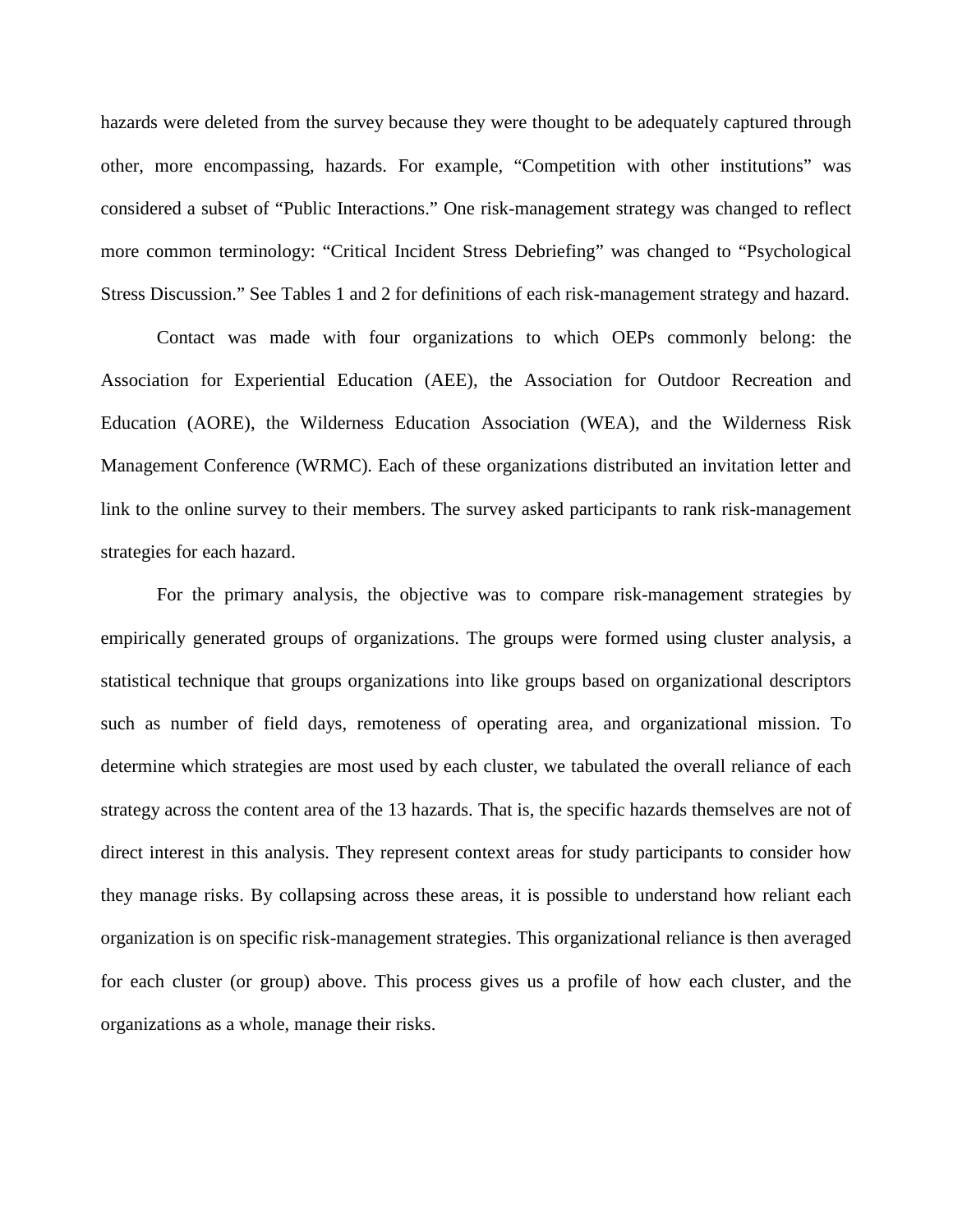In addition, for the secondary analysis, we tabulated concerns for the upcoming field season and risk-management strategies of focus for 2017. Risk-management strategies for each hazard are sorted in tables in Appendix A.

### **Results**

#### Population

A convenience sample of 262 was used for analysis after removing incomplete surveys. Taking a subset of the descriptives and using cluster analysis, four "clusters" or groups with somewhat distinct profiles were created (see Table 3). Organizations that fit clearly into one cluster or another might find cluster-based comparisons more useful than comparing to the overall average.

Survey respondents reported their programs offer the following disciplines:

- 89% backpacking
- 71% climbing
- 70% paddling
- 59% winter sports
- 45% rafting
- 37% mountaineering
- 16% sailing

Other reported disciplines included cycling, trapping, caving, stand-up paddleboarding (SUP), surfing, high ropes, horse-packing, canyoneering, primitive skills, trail maintenance, dog sledding, scuba, and cultural immersion.

A graph of research strategies by frequency of use by cluster is presented in Figure 1.

In general, the most relied on strategies are:

• Field Staff Training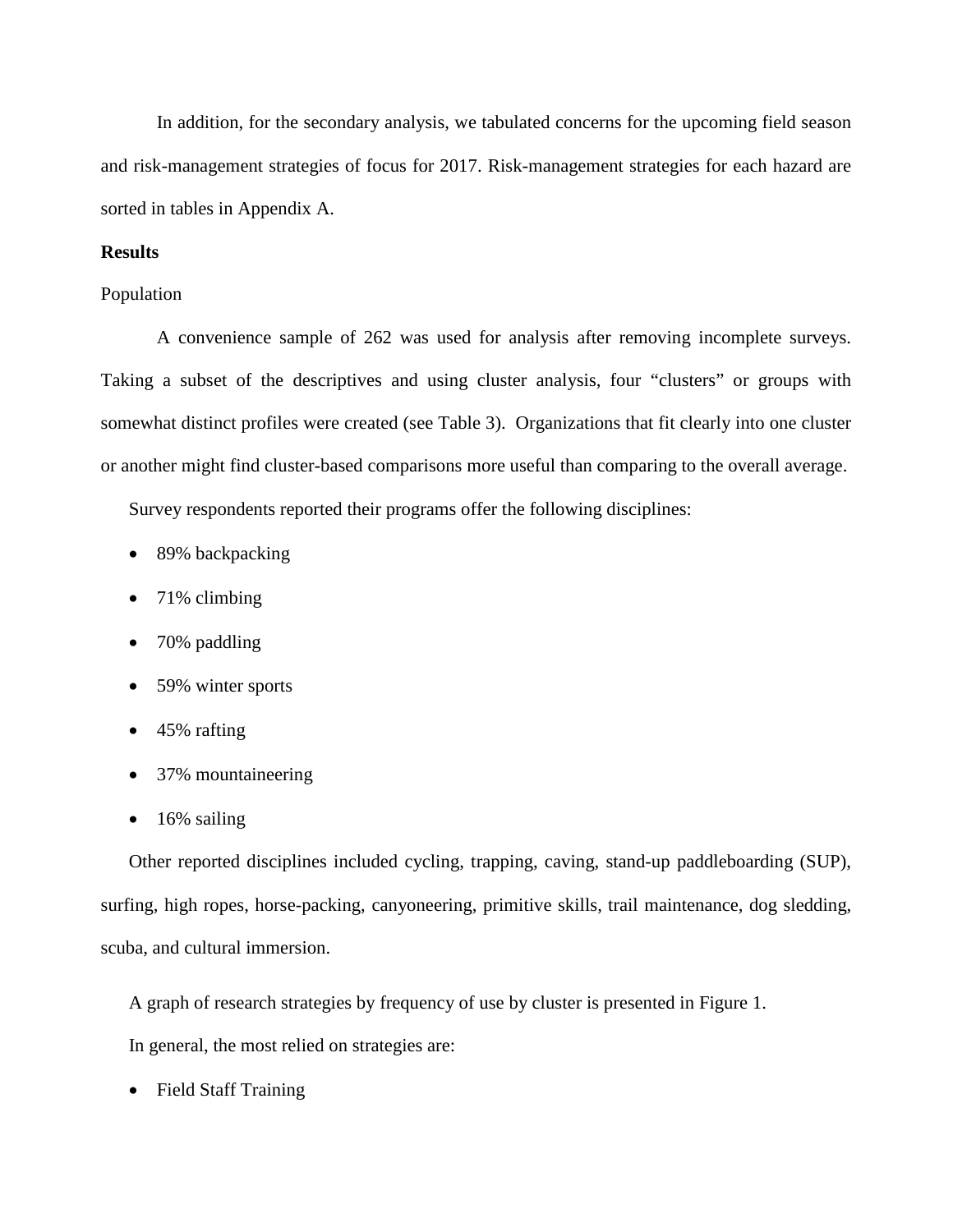- Policies and Procedures
- Field Staff (Instructor) Judgment
- Supervision of Participants
- Field Staff Screening

The least relied on strategies are:

- External Safety Reviews (ongoing as part of, for example, accreditation)
- External Incident Reviews (after an incident)
- Psychological Stress Debriefings
- Venue Evaluation or Location Scouting
- Internal Review of Safety Management Protocol

The strategies that vary the most by cluster are:

Cluster 1, Camps and Campus Recreation use:

- Less Participant Screening
- Less Participant Training
- This group uses the fewest number of risk-management strategies overall

Cluster 2, Large OEPs (e.g., NOLS, Outward Bound) use:

- More Course Documentation
- More Course Debriefings
- More Internal Safety Reviews (on-going)
- More Internal Incident Reporting and Review (after an incident)
- More Emergency Action Plans
- This group uses the largest number of risk-management strategies overall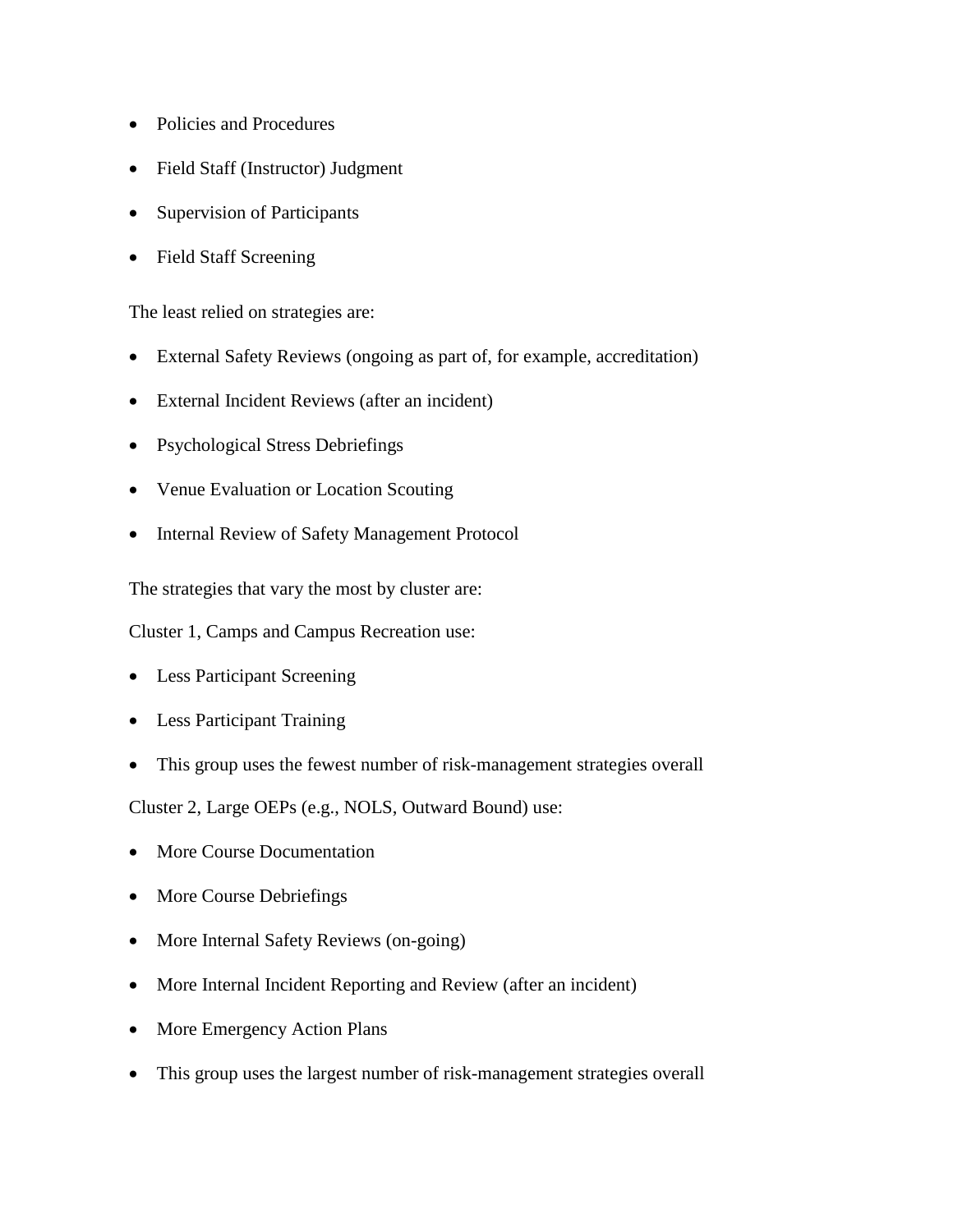Cluster 3, Guides use:

- Less Field Staff Training
- More Field Staff Screening

Cluster 4, Therapeutic Programs use:

- More Mentoring and Apprenticeship
- Less Emergency Action Planning
- More Field Staff Supervision
- More External Incident Reviews
- More Psychological Stress Debriefings

Survey respondents reported that they are most concerned in the coming season with managing

the following hazards:

- 1. Risk Inherent in the Program
- 2. Environment
- 3. Driving/Transportation
- 4. Lack of Participant Supervision
- 5. Staff Performance

Survey respondents reported that in the coming (2017) season they will rely most on the

following risk-management strategies:

- 1. Field Staff Training
- 2. Policies and Procedures
- 3. Field Staff (Instructor) Judgment
- 4. Formal Wilderness Medicine Training Requirement of Staff
- 5. Pre-Course Communication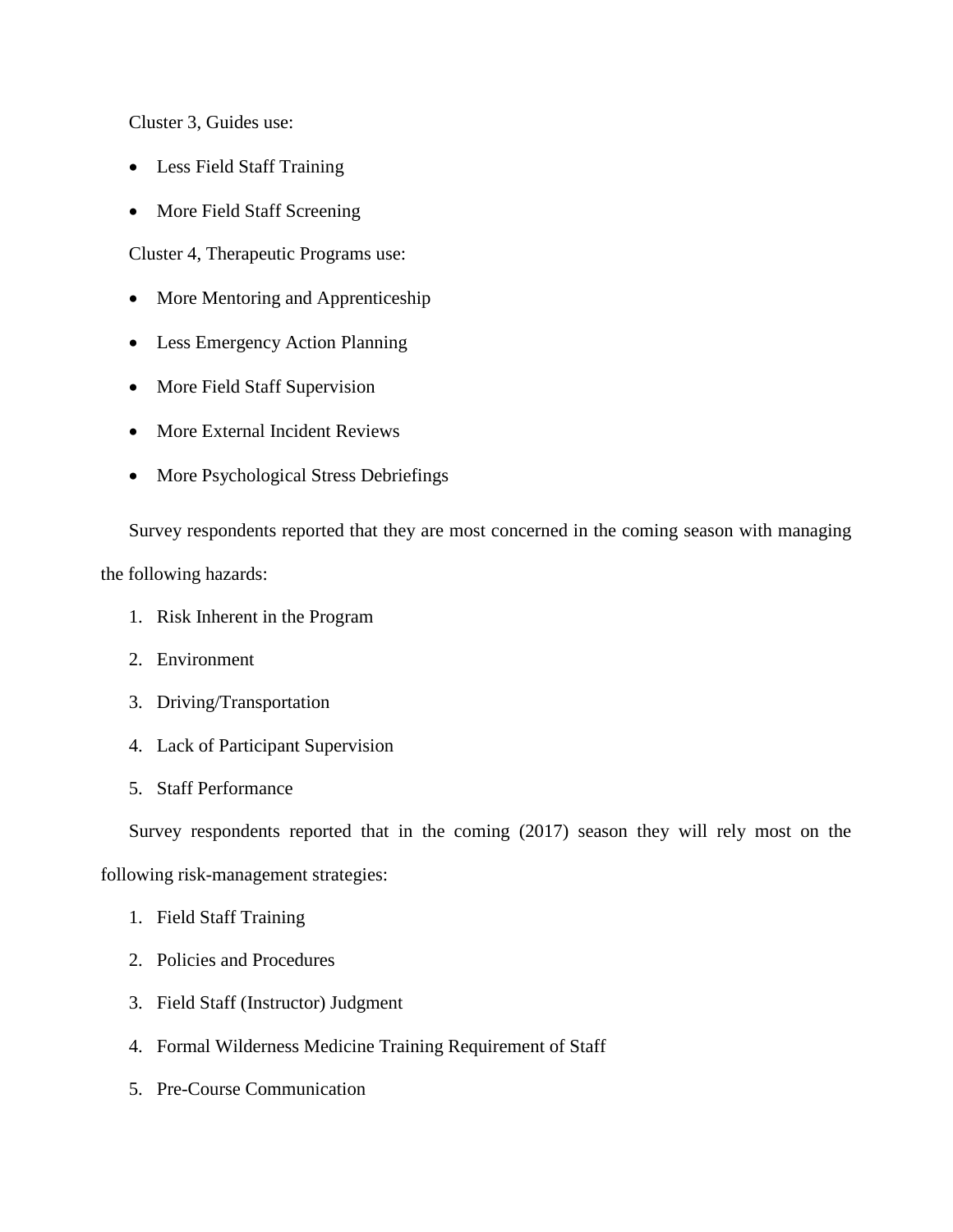For more specific information on how each field hazard was most commonly managed, see Appendix A. As an example, OEP organizations relied most commonly on field staff (instructor) judgment to manage the environment whereas driving/transportation was most commonly managed by using policies and procedures but rarely managed by using a psychological stress debriefing. As one might expect, medical issues were most commonly managed by formal wilderness medical training, and poor instruction was managed by field staff training.

#### **Discussion**

Perhaps the most significant finding from this study was that OEPs are more alike than different in regards to how they employ risk-management strategies. Regardless of their organizational characteristics, the same top five risk-management strategies were reported in 2003 and 2016. The main differences that do exist between cluster types seem to be related to the organizational mission and/or the size of the organization. While there are some notable and significant differences, we obtained very little information from the survey to interpret why findings varied between clusters. Therefore, the explanations below are speculative.

Camps and campus recreation are more recreationally oriented, have less experienced staff, and use less participant screening. When considering a summer camp or campus recreation program, these findings might be attributed to the fact that the programs they offer are designed to reach a broad audience that is not necessarily skilled in any particular sport. Programs in this cluster can train staff who are hired with less experience, and they are similarly less concerned with screening participants because the programs are designed to be appropriate for the general population, regardless of experience.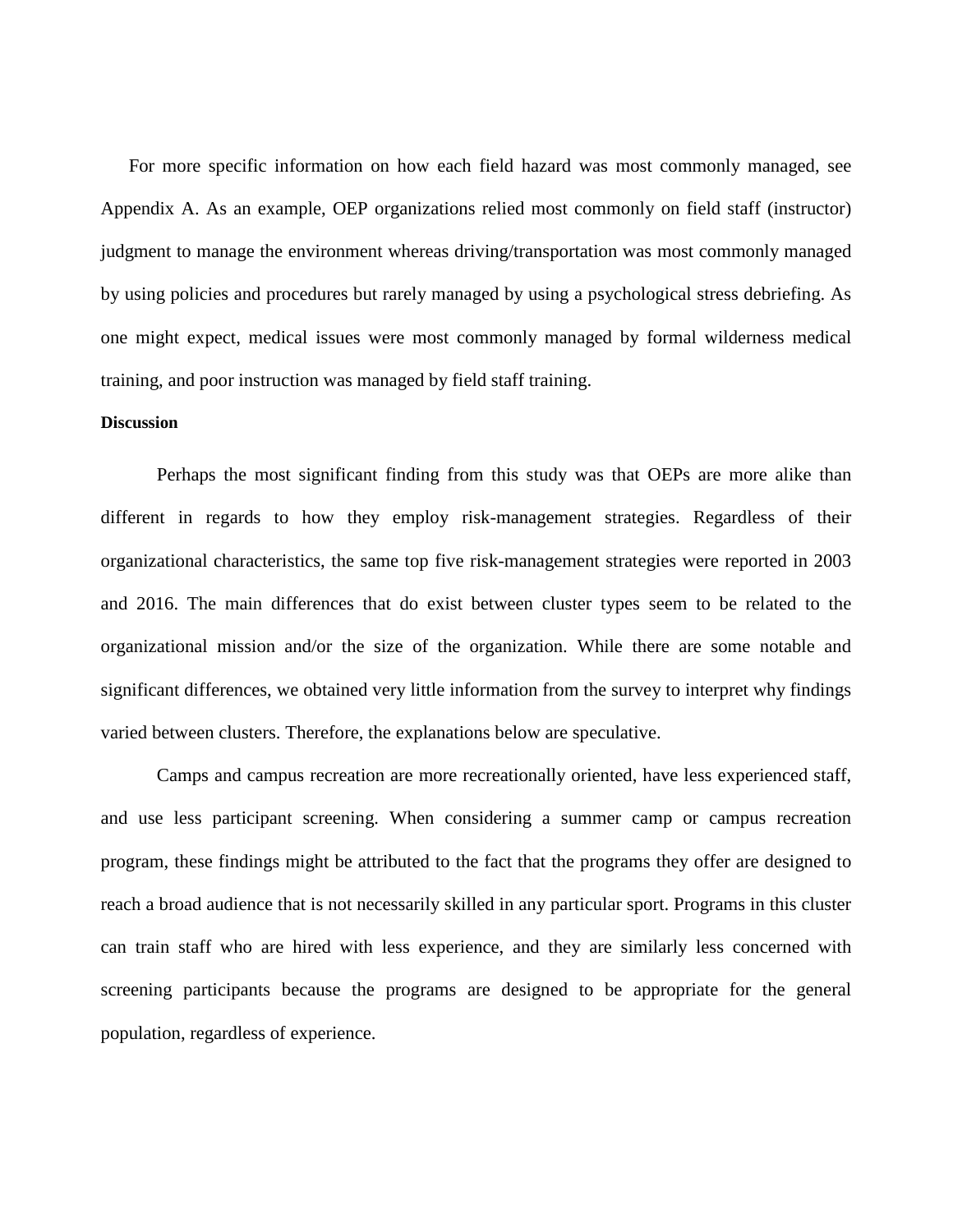Large OEPs use more course documentation, course debriefs, emergency action plans and internal safety reviews as well as internal incident reporting. This may stem from at least two different causes. The first, as previously mentioned, is that they have more resources in terms of finances and staff, and can afford to use these risk-management strategies. The increased documentation helps large OEPs ensure that they have systems in place to support courses in the field, and to be consistent with common practices for conducting adventure activities. Dissecting incidents through the use of these strategies helps OEPs meet their educational objectives, which often involve using risk while maintaining the health and well-being of students and staff. Secondly, for some organizations, the focus on documentation may also stem from a desire to be prepared in the event of a lawsuit. Finally, the data also show that large OEPs operate in more remote conditions than other cluster types. It is possible that they have a greater reliance on emergency action plans because staff cannot depend on being able to reach a base camp or field office, which has led to more developed and complex protocols than other organizational types.

Guiding companies hired more experienced employees and used less staff training. In comparison to other clusters, they operated in more remote sites, and their focus was on recreation. As one might imagine, a guiding company that takes participants backcountry skiing will hire employees who have a obtained industry certifications and who have a long resume of experience as backcountry skiers because their staff need not only to be excellent skiers, but they must also be able to manage a group in backcountry terrain. Because their staff must come in with this degree of experience, staff training is more likely to be focused on the company's individual policies whereas a campus recreation program might be training staff on policies and procedures, but also focuses on developing technical proficiency that guiding employees already have.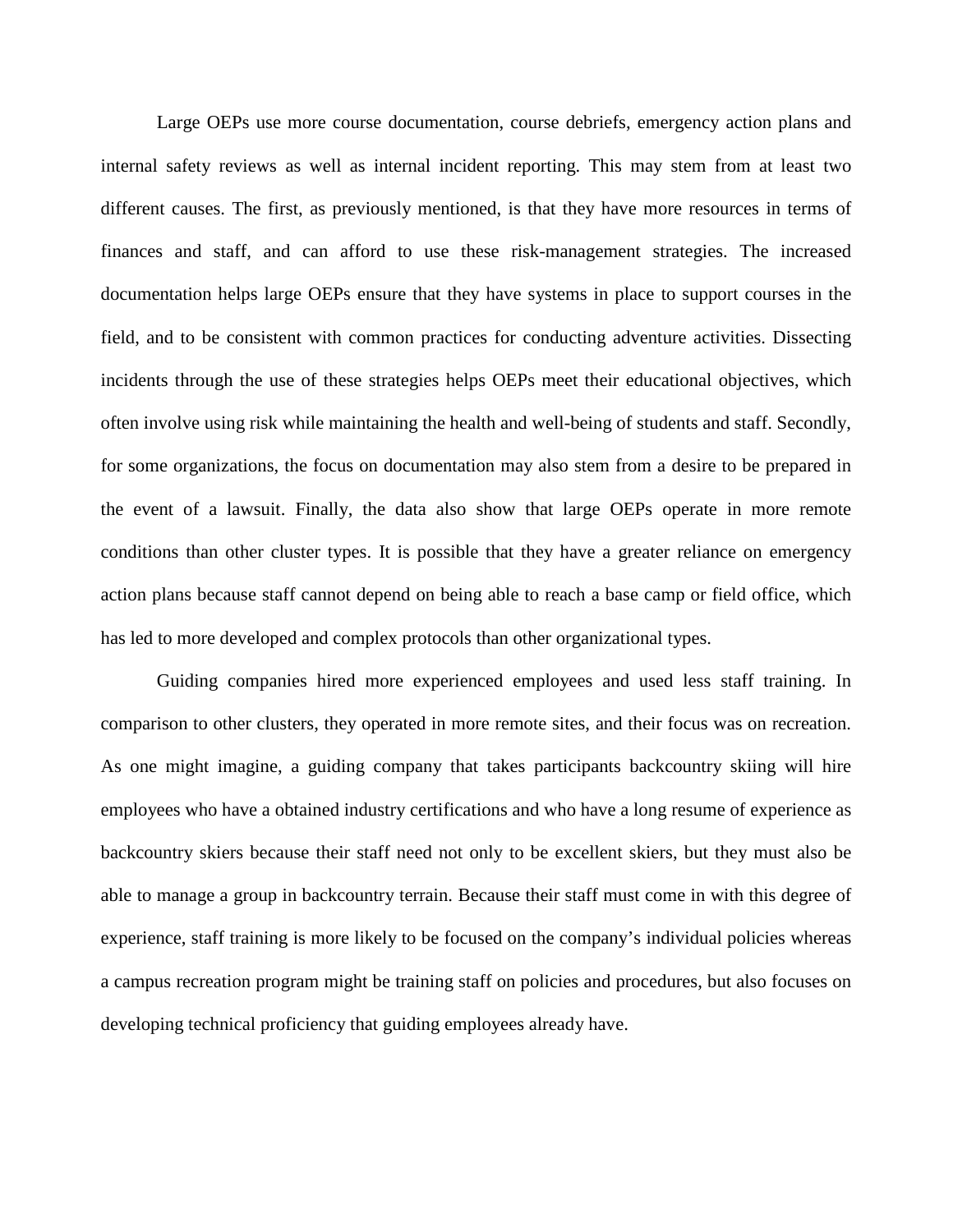Finally, therapeutic programs, logically enough, had therapeutic missions, longer staff training, more field days, a higher staff to student ratio, and a more selective enrollment process for participants. Their staff training, while longer in initial duration, also included more mentorship than other types of programs, which might be attributed to the need for staff to develop the ability to manage a variety of either physical or mental health conditions that the participants might have. In general, therapeutic programs screen their participants more closely because they need to ensure that they will be well served by the program, meaning that whatever needs the participants have can be adequately addressed in the field.

#### Limitations

One limitation of this study is that we know very little about the specific content addressed through the various risk-management strategies. Field staff training remains a top strategy employed by OEPs as do policies and procedures. Their ranking in the top five remains the same between the 2003 and 2016 surveys. However, the study does not explain *how* OEPs use field staff training nor does it capture how their specific policies may have changed. As an example, certain technologies have either become newly available (the iPhone did not exist until 2007) or more readily available (personal locator beacons are now owned by many weekend backpackers). OEPs are almost certainly responding to these changes by teaching instructors how they want such tools to be used, both through staff training and policies and procedures.

Similarly, when an organization looks at how it manages risk today when compared to 2003, it may see that it has dramatically changed, a finding that contrasts one of the main takeaways from this survey (that how OEPs manage risk has remained the same). It is important to realize, however, that the survey captures industry trends rather than change at the level of the individual organization. A particular company may have grown from taking 50 students out each summer a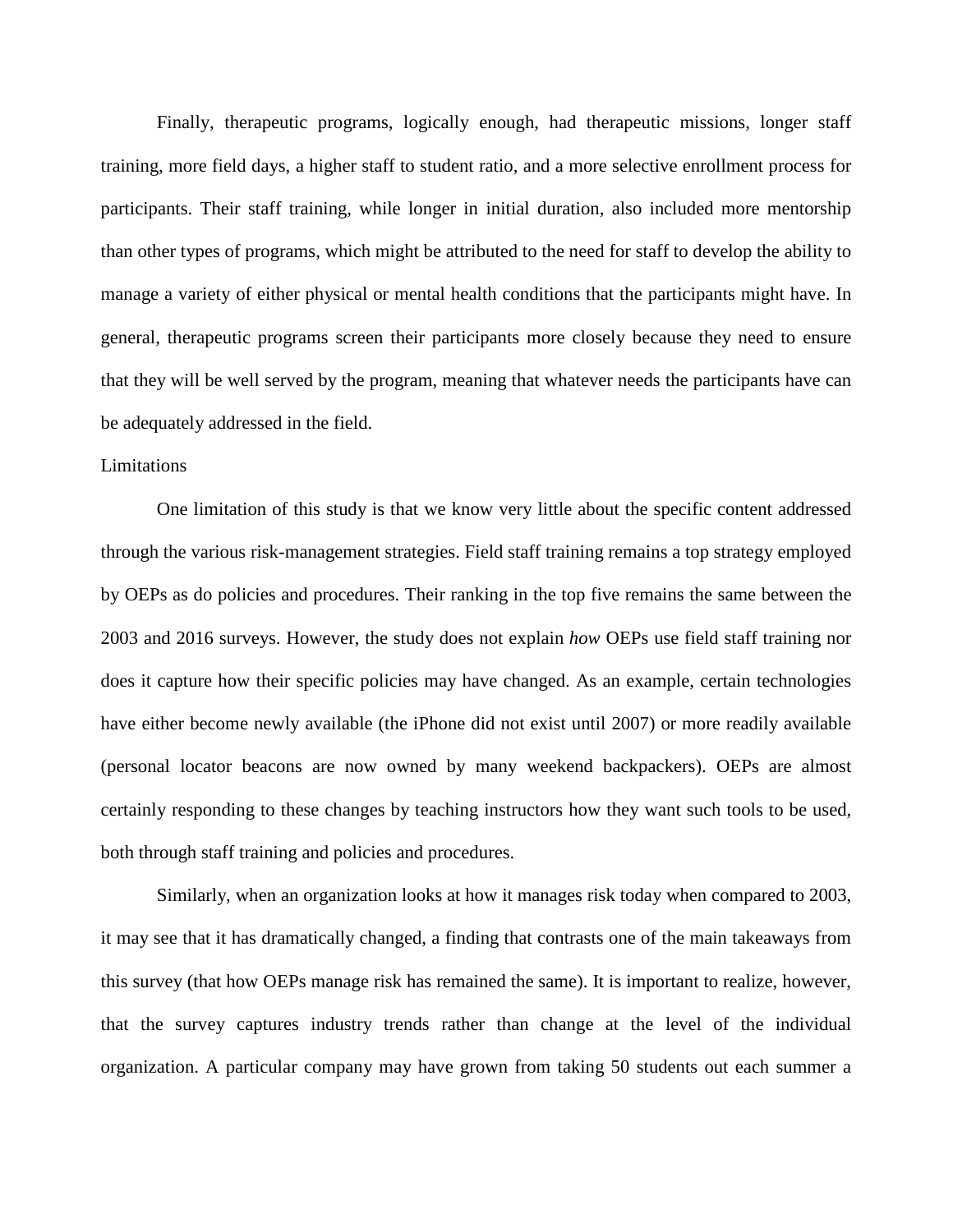decade ago to now taking out 1,000 students each summer. Consequently, it will almost certainly have modified its risk-management strategies. Those modifications are likely to have brought the organization more in line with the larger organizations with which it now shares more commonalities. In other words, when looking at the data obtained from the survey, organizations should compare themselves to similar organizations rather than simply assessing whether their riskmanagement strategies are different today than when the original study was completed.

### Conclusion

The finding that the use of risk-management strategies has not dramatically changed over the last decade does not come as a tremendous surprise nor does the finding that regardless of organizational mission, OEPs are more alike than dissimilar in how they manage risk. However, the fact that this is so does not necessarily mean that it should be so. In other words, the results of this survey could be a useful starting place for OEPs to coalesce around the question of whether the ways we manage risk are the best ways to manage risk. How much of what we see being done today stems from it being the way it has always been done? It seems a worthwhile conversation to have even if its conclusion is, "Yes, we have found the best risk-management strategies." As Dallat, Salmon, and Goode (2015) suggest, risk-management strategies have focused on the meeting point between subjective and objective hazards (the equipment, environment and participant) whereas it might be useful to look at the entire delivery system of an OEP from the permitting authorities on to the specifics of, for example, field staff training.

While beyond the scope of this study, there might also be utility in drilling down into the specifics of each risk-management strategy. What policies and procedures result in better riskmanagement? How can a staff training be structured so that newly hired employees have the tools they need to manage risk in the field? The details of each risk-management strategy are likely to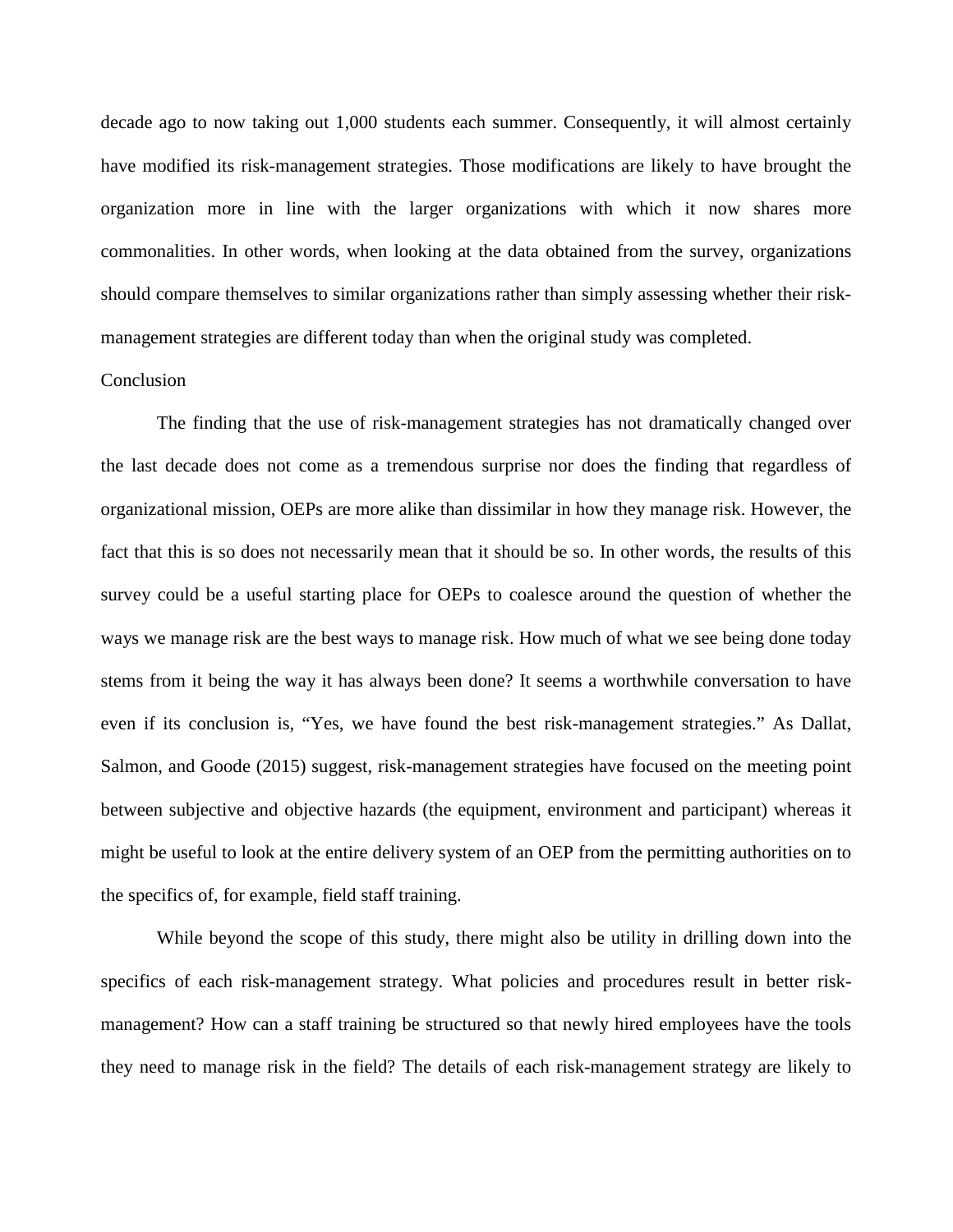have changed between the 2003 and 2016 survey, and it is similarly likely that they vary by cluster type as well. Having access to that type of detailed information could be a way for organizations to better understand how they compare to their peers, and offer them insight into how they could change their risk-management strategies.

Ultimately, this survey offers a snapshot of risk-management, and a starting point for further conversations. Risk is an inherent part of OEPs, and is something many organizations see as central to their programming and the participant experience. How OEPs manage risk will always be a moving target. But, in order to home in on the ideal, the industry should continue to assess how it employs strategies to manage risk and continue to discuss about what changes would lead to improvements.

#### **References**

- Dallat, C., Salmon, P. M., & Goode, N. (2015). All about the teacher, the rain and the backpack: The lack of a systems approach to risk assessment in school outdoor education programs. *Procedia Manufacturing*, *3*, 1157-1164.
- Paisley, K., Sibthorp, J. & Szolosi, A. (2003). Building a risk-management lexicon. The Outdoor Network 14(4). 1, 30-32.
- Szolosi, A., Sibthorp, J., Paisley, K., and Gookin, J. (2003). University of Utah/NOLS Risk Management Study. Tech. Rep. Retrieved from http://www.health.utah.edu/parksrecreation-tourism/docs/nols/UU\_NOLS\_RMstudy.pdf.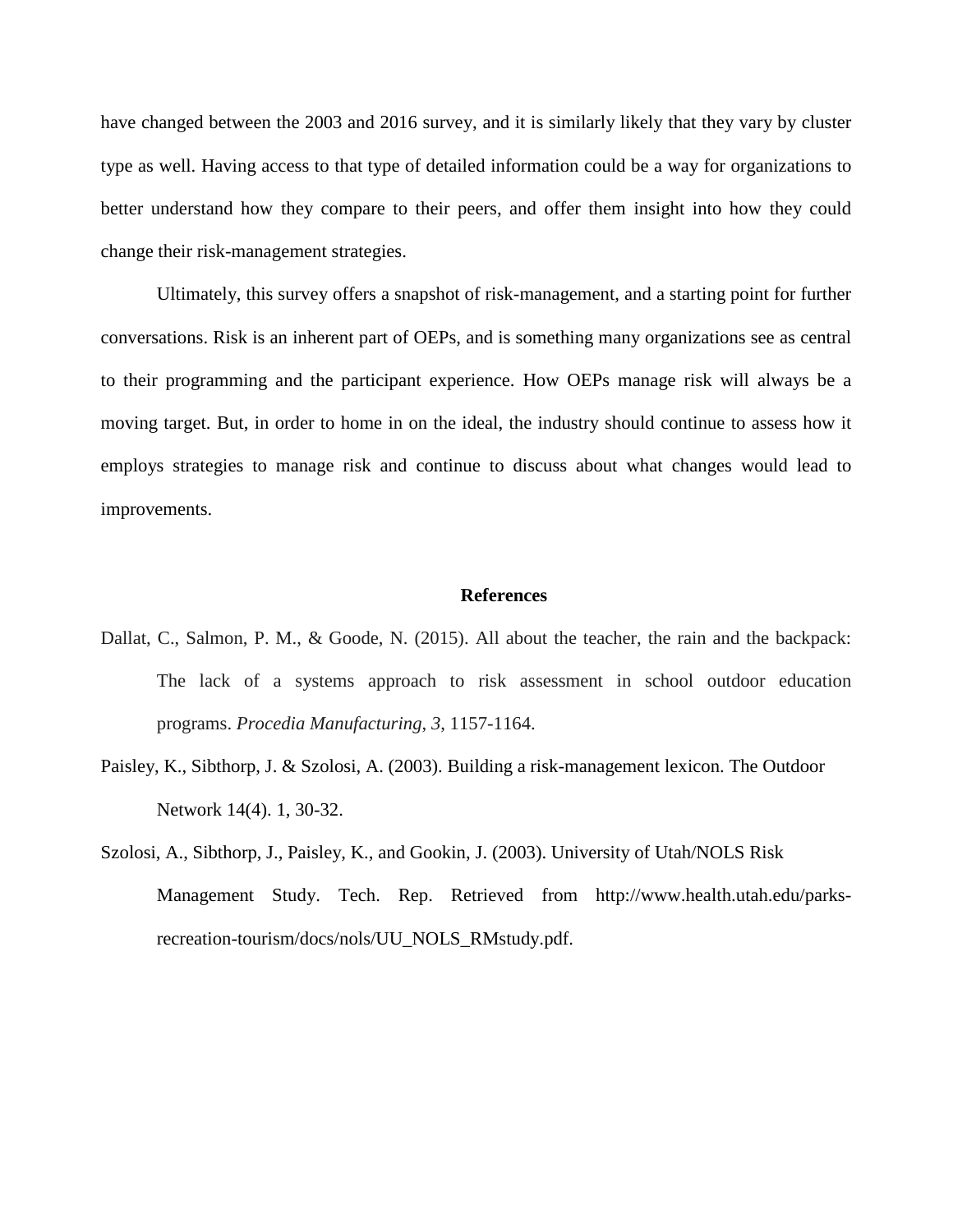## **Tables**

| Field-based risk-management strategies                | Provided Examples & Definitions                                                                             |
|-------------------------------------------------------|-------------------------------------------------------------------------------------------------------------|
| 1. Field Staff Screening                              | Verification of employee skills and certifications, medical                                                 |
|                                                       | screening of employees                                                                                      |
| 2. Formal Wilderness Medical Training                 | Wilderness First Aid, Wilderness First Responder, or                                                        |
| Requirement of Field Staff                            | <b>EMT/WEMT</b>                                                                                             |
| 3. Mentoring & Apprenticeship                         | A formal procedure for staff evaluation and promotion including                                             |
|                                                       | working with more experienced field staff                                                                   |
| 4. Field Staff Training                               | A formal period of training conducted on a regular basis and                                                |
|                                                       | attended by the majority of field staff for the purpose of                                                  |
|                                                       | developing more effective field staff                                                                       |
| 5. Field Staff (Instructor) Judgment                  | The practice of allowing field staff to make decisions based on                                             |
|                                                       | personal expertise for a given situation                                                                    |
| Supervision of Field Staff<br>6.                      | Proximity of supervisory personnel to assist staff directly                                                 |
|                                                       | responsible for field operations                                                                            |
| <b>Participant Screening</b><br>7.                    | Medical screening, making sure expectations are consistent with                                             |
|                                                       | the program goals, and verifying participant skills match program                                           |
|                                                       | requirements                                                                                                |
| Pre-Course Communication<br>8.                        | Disclosure of program risks and participant expectations through                                            |
|                                                       | marketing materials, pre-course forms and paperwork, and phone                                              |
|                                                       | or other verbal communication                                                                               |
| <b>Participant Training</b><br>9.                     | Structured training of the program participants so that they might                                          |
|                                                       | operate more independently and/or safely in the course                                                      |
|                                                       | environment                                                                                                 |
| 10. Supervision of Participants                       | Proximity and ratios of field staff to participants, access to                                              |
|                                                       | instructor assistance                                                                                       |
| 11. Ratios of Field Staff to Participants             |                                                                                                             |
| 12. Emergency Action Plan                             | A formal plan that includes evacuation, communication, first aid,                                           |
|                                                       | reporting, and debriefing procedures for field based emergencies                                            |
| 13. Policies and Procedures                           | A formal document(s) that detail field staff responsibilities,                                              |
|                                                       | equipment protocols, field outlines and checklists, and standard                                            |
|                                                       | operating practices                                                                                         |
| 14. Psychological Stress Debriefing                   | Trained personnel, or access to trained personnel, to handle post                                           |
|                                                       |                                                                                                             |
| 15. Internal Incident Review Procedure                | emergency debriefing with participants, families, and staff                                                 |
|                                                       | Formal procedure to review field incidents with input from<br>participants, field staff, and administration |
| 16. External Incident Review Procedure                |                                                                                                             |
|                                                       | Formal procedure to review field incidents with input from                                                  |
|                                                       | participants, field staff, administration, and an external party with                                       |
|                                                       | specialized expertise                                                                                       |
| 17. Internal Review of Safety Management<br>Protocols | Formal and regular process of reviewing field-based safety                                                  |
|                                                       | management procedures                                                                                       |
| 18. External Review of Safety Management              | Formal and regular process of reviewing field-based safety                                                  |
| Protocols                                             | management procedures including an external party with                                                      |
|                                                       | specialized expertise                                                                                       |
| 19. Course Documentation                              | Formal reports completed at regular intervals with input from                                               |
|                                                       | participants, field staff, and administration to address existing                                           |
|                                                       | and potential program issues                                                                                |
| 20. Course Debriefings                                | Post course discourse between field staff and a member of the                                               |
|                                                       | administrative team to evaluate possible hazards and changes for                                            |
|                                                       | future courses                                                                                              |
| 21. Venue Evaluation or Location Scouting             | A systematic process of evaluating course locations, hazards,                                               |
|                                                       | access, etc                                                                                                 |

Table 1. Risk-Management Strategies and Definitions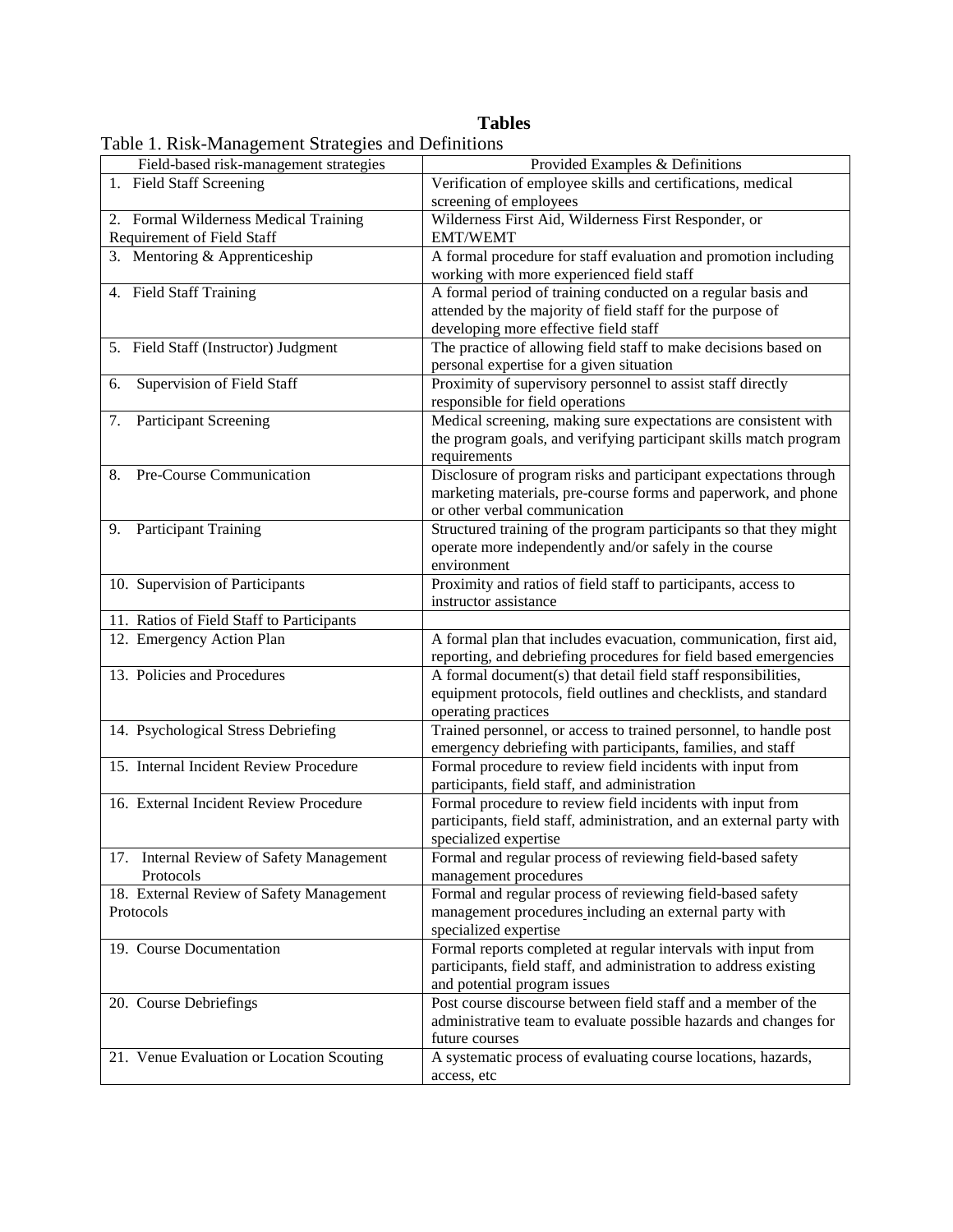Table 2. Field Based Hazards

| Specific field-based hazards                 | <b>Provided Examples</b>                                                                                            |
|----------------------------------------------|---------------------------------------------------------------------------------------------------------------------|
| Risk Inherent in the Program Activity Itself | Climbing, boating, ropes course, etc.                                                                               |
| Environment<br>2.                            | Weather, animals, terrain, facilities                                                                               |
| Driving/Transportation<br>3.                 |                                                                                                                     |
| Participant Behavior<br>4.                   | Participant behavior impacting staff, group, or other<br>participants                                               |
| <b>Staff Performance</b><br>5.               | Staff skill, experience, maturity, or judgment to effectively lead<br>group                                         |
| <b>Medical Management</b><br>6.              | Diagnosis, medical response                                                                                         |
| <b>Lack of Participant Supervision</b>       | Proportion of "free" or unsupervised time, participant solos,<br>non-activity based incidents or accidents          |
| Poor Instruction<br>8.                       |                                                                                                                     |
| <b>Equipment Malfunction</b><br>9.           |                                                                                                                     |
| 10. Staff to Participant Interaction/Contact |                                                                                                                     |
| 11. Public Interactions                      | Interactions with other institutions, outfitters, law enforcement<br>or land management agencies, or local citizens |
| 12. Poor Nutrition and Dehydration           |                                                                                                                     |
| 13. Inadequate Hygiene                       |                                                                                                                     |

# Table 3. Descriptive characterization of clusters

| Cluster 1: Camps and                                                                                                                                                                      | Cluster 2: Large OEPs                                                                                                                                                                                                                    | Cluster 3: Guiding                                                                                                                                                                                              | Cluster 4: Therapeutic                                                                                                                                                                                                                                    |
|-------------------------------------------------------------------------------------------------------------------------------------------------------------------------------------------|------------------------------------------------------------------------------------------------------------------------------------------------------------------------------------------------------------------------------------------|-----------------------------------------------------------------------------------------------------------------------------------------------------------------------------------------------------------------|-----------------------------------------------------------------------------------------------------------------------------------------------------------------------------------------------------------------------------------------------------------|
| <b>Campus Recreation</b>                                                                                                                                                                  |                                                                                                                                                                                                                                          | companies                                                                                                                                                                                                       | Programs                                                                                                                                                                                                                                                  |
| • 33% of sample<br>• more recreational-<br>oriented missions<br>• less field staff<br>experience<br>• more open participant<br>selection<br>• operating areas are<br>closer to assistance | • 44% of the sample<br>• longer duration staff<br>trainings<br>• greater years of<br>operation,<br>• more experienced field<br>instructors,<br>• operate in more remote<br>terrain, and<br>• report more field days<br>(they are bigger) | $\bullet$ 14.4% of the sample<br>• shorter staff training,<br>• more experienced field<br>staff.<br>• more recreational<br>programming,<br>• more remote field sites,<br>and<br>• more restrictive<br>insurance | • 8.5% of the sample<br>• a more therapeutic-<br>oriented mission<br>• longer staff training<br>• a larger number of field<br>days<br>• a more selective<br>process for enrollment<br>(participant selection)<br>• a lower student to<br>instructor ratio |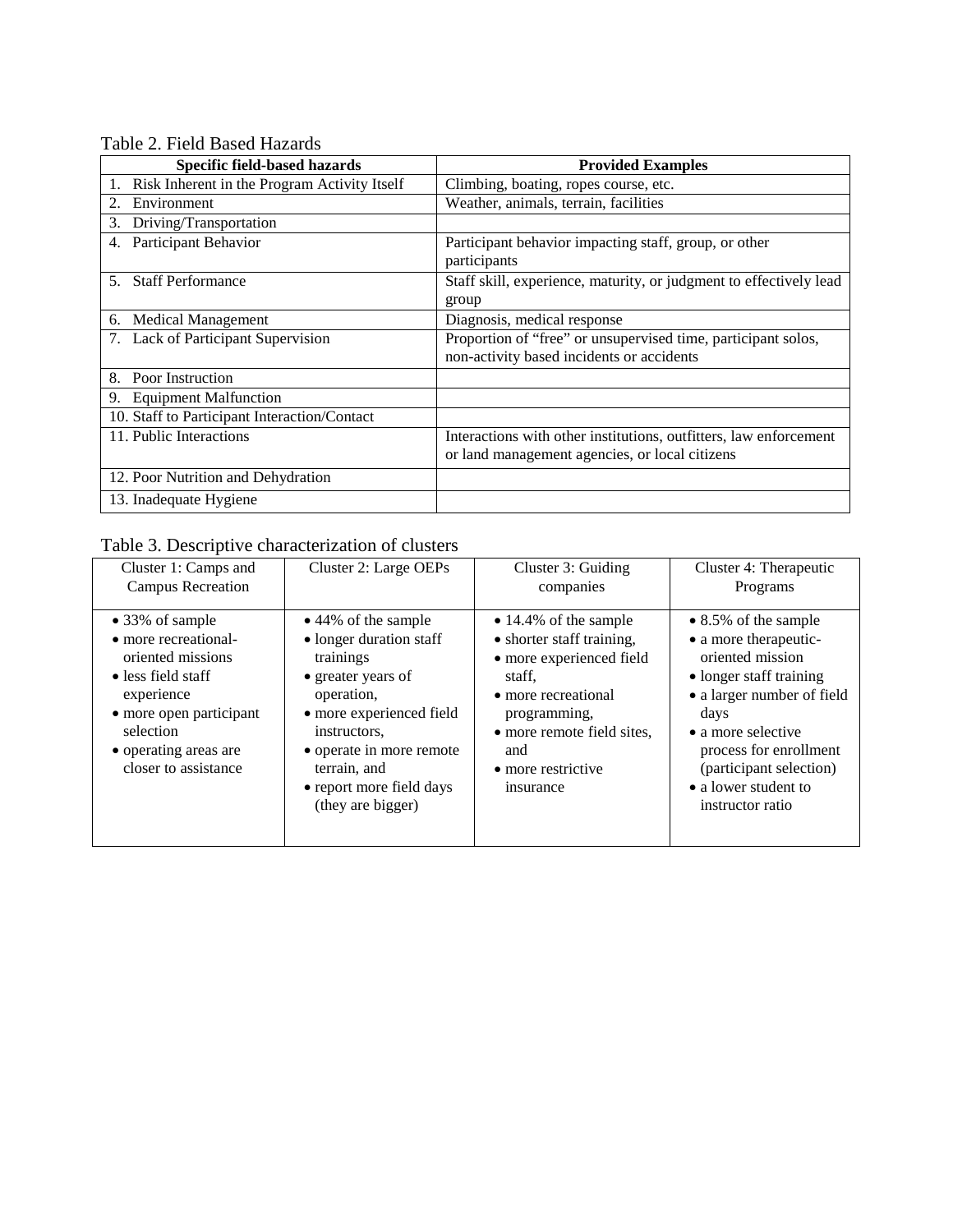**Figure 1**



Cite as: Meerts-Brandsma, L., Sibthorp, J., Rochelle, S., Leemon, D., and Gookin, J. (2016) *State of the Field: Using Comparative Risk Management Data to Benchmark your Program.* Proceeding of the Wilderness Risk Management Conference, Salt Lake City, UT.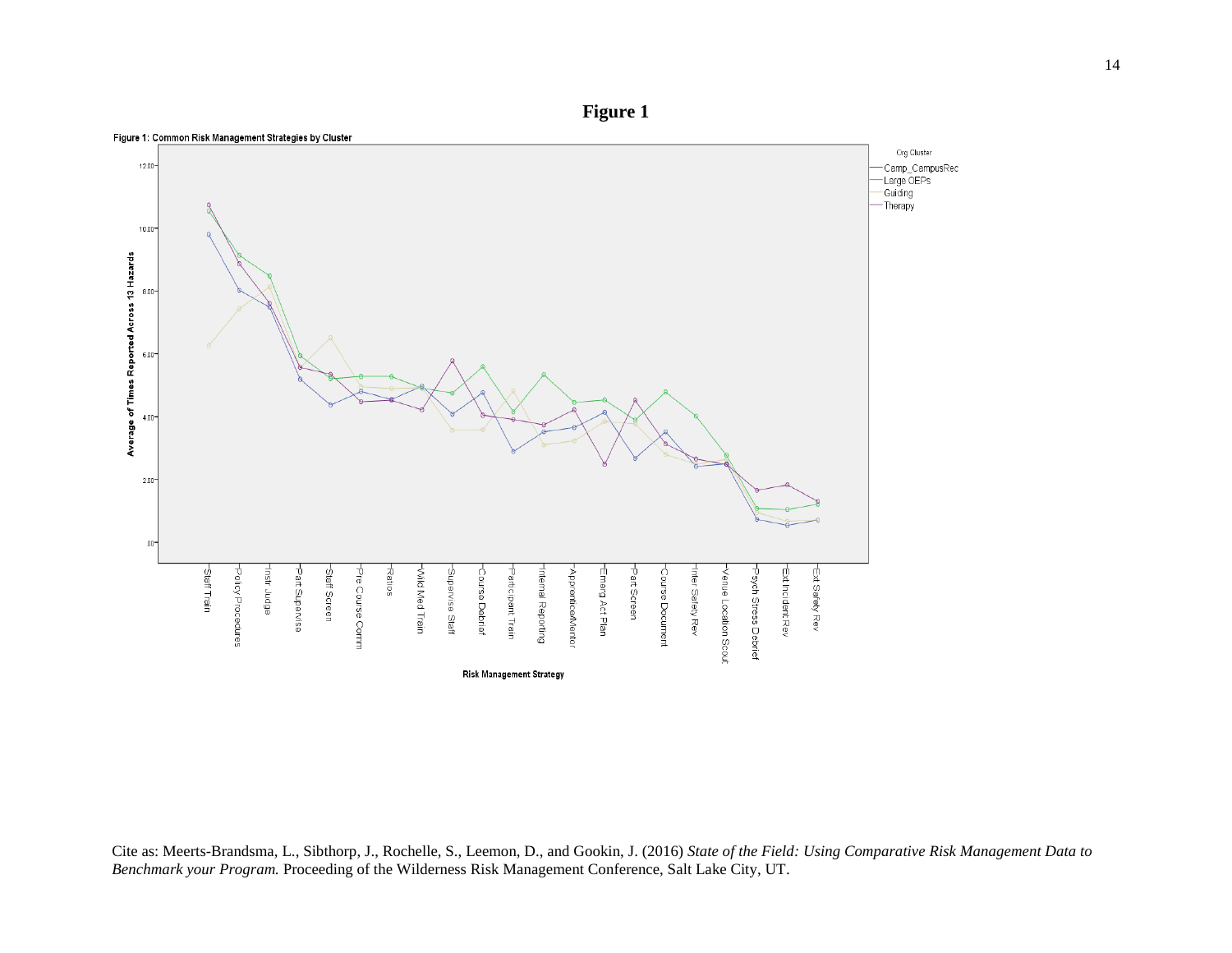| <b>Risk Inherent</b>           |       |  |
|--------------------------------|-------|--|
| in the Activity                |       |  |
| <b>Field Staff</b>             | 83.5% |  |
| Training                       |       |  |
| Policies and                   | 82.3% |  |
| Procedures                     |       |  |
| Supervision of                 | 77.5% |  |
| Participants                   |       |  |
| Formal                         | 75.1% |  |
| Wilderness                     |       |  |
| Medical                        |       |  |
| Training                       |       |  |
| <b>Field Staff</b>             | 75.1% |  |
| (Instructor)                   |       |  |
| Judgment                       |       |  |
| Ratios of Field                | 74.5% |  |
| Staff to                       |       |  |
| Participants                   |       |  |
| Emergency                      | 64.9% |  |
| <b>Action Plan</b>             |       |  |
| Pre-Course                     | 57.7% |  |
| Communication                  |       |  |
| <b>Field Staff</b>             | 56.8% |  |
| Screening                      |       |  |
| Course                         | 55.6% |  |
| Debriefings                    | 51.4% |  |
| Internal                       |       |  |
| Incident                       |       |  |
| Reporting and                  |       |  |
| Review<br>Venue                | 50.2% |  |
| Evaluation or                  |       |  |
| Location                       |       |  |
| Scouting                       |       |  |
| Participant                    | 48.3% |  |
| Screening                      |       |  |
| Mentoring &                    | 43.8% |  |
| Apprenticeship                 |       |  |
| Course                         | 42.9% |  |
| entatioı<br>Docum              |       |  |
| Participant                    | 42.3% |  |
| Training                       |       |  |
| Internal                       | 39.9% |  |
| Review of                      |       |  |
| Safety                         |       |  |
| Management                     |       |  |
| Protocol                       |       |  |
| Supervision of                 | 37.5% |  |
| Field Staff                    |       |  |
| <b>External Safety</b>         | 14.1% |  |
| Review                         |       |  |
| External                       | 12.3% |  |
| <b>Incident Review</b>         |       |  |
| Psychological<br><b>Stress</b> | 9.3%  |  |
| Discussion                     |       |  |
|                                |       |  |

| Environment            |       |  |
|------------------------|-------|--|
|                        |       |  |
| Field Staff            | 77.5% |  |
| (Instructor)           |       |  |
| Judgment               |       |  |
| Policies and           | 71.8% |  |
| Procedures             |       |  |
| Field Staff            | 71.2% |  |
| Training               |       |  |
| Supervision of         | 62.2% |  |
| Participants           | 59.5% |  |
| Formal<br>Wilderness   |       |  |
| Medical                |       |  |
| Training               |       |  |
| Venue                  | 58%   |  |
| <b>Evaluation or</b>   |       |  |
| Location               |       |  |
| Scouting               |       |  |
| Emergency              | 56.5% |  |
| <b>Action Plan</b>     |       |  |
| Ratios of Field        | 52.3% |  |
| Staff to               |       |  |
| Participants           |       |  |
| Pre-Course             | 51.4% |  |
| Communication          |       |  |
| Course                 | 39.9% |  |
| Debriefings            |       |  |
| Participant            | 37.8% |  |
| Training               |       |  |
| Course                 | 36.3% |  |
| Documentation          |       |  |
| <b>Field Staff</b>     | 35.4% |  |
| Screening              |       |  |
| Internal<br>Incident   | 35.4% |  |
| Reporting and          |       |  |
| Review                 |       |  |
| Mentoring &            | 30.3% |  |
| Apprenticeship         |       |  |
| Internal               | 30%   |  |
| Review of              |       |  |
| Safety                 |       |  |
| Management             |       |  |
| Protocol               |       |  |
| Supervision of         | 30%   |  |
| Field Staff            |       |  |
| Participant            | 26.1% |  |
| Screening              |       |  |
| <b>External Safety</b> | 10.5% |  |
| Review                 |       |  |
| External               | 8.7%  |  |
| <b>Incident Review</b> |       |  |
| Psychological          | 7.2%  |  |
| <b>Stress</b>          |       |  |
| Discussion             |       |  |

| ıt                | Driving                |       |
|-------------------|------------------------|-------|
|                   | Transportation         |       |
|                   |                        |       |
| 7.5%              | Policies and           | 80.5% |
|                   | Procedures             |       |
|                   | <b>Field Staff</b>     | 71.5% |
| 1.8%              | Training               |       |
|                   | Field Staff            | 57.4% |
| $1.2\%$           | Screening              |       |
|                   | Field Staff            | 46.5% |
| $2.2\%$           | (Instructor)           |       |
|                   | Judgment               |       |
| $0.5\%$           | Emergency              | 39.6% |
|                   | <b>Action Plan</b>     |       |
|                   | Internal               | 34.2% |
|                   | Incident               |       |
| 3%                | Reporting and          |       |
|                   | Review                 |       |
|                   | <b>Internal Review</b> | 33%   |
|                   | of Safety              |       |
| $\frac{1}{5.5\%}$ | Management             |       |
|                   | Protocol               |       |
| 2.3%              | Supervision of         | 25.2% |
|                   | <b>Field Staff</b>     |       |
|                   | Pre-Course             | 20.4% |
| 1.4%              | Communication          |       |
|                   | Ratios of Field        | 19.8% |
| $9.9\%$           | Staff to               |       |
|                   | Participants           |       |
| $7.8\%$           | Venue                  | 17.7% |
|                   | Evaluation or          |       |
| 5.3%              | Location               |       |
|                   | Scouting               |       |
| 5.4%              | Course                 | 17.1% |
|                   | Documentation          |       |
| 5.4%              | Supervision of         | 14.1% |
|                   | Participants           |       |
|                   | Course                 | 14.1% |
|                   | Debriefings            |       |
| $0.3\%$           | Formal                 | 13.8% |
|                   | Wilderness             |       |
| $\frac{1}{9}$     | Medical                |       |
|                   | Training               |       |
|                   | Mentoring &            | 11.7% |
|                   | Apprenticeship         |       |
|                   | <b>External Safety</b> | 11.7% |
| 9%                | Review                 |       |
|                   | External               | 9.6%  |
| $5.1\%$           | <b>Incident Review</b> |       |
|                   | Participant            | 6.9%  |
| $0.5\%$           | Training               |       |
|                   | Participant            | 5.4%  |
| 7%                | Screening              |       |
|                   | Psychological          | 2.7%  |
|                   |                        |       |
| 2%                | Stress                 |       |

| Participant                                       |       |  |
|---------------------------------------------------|-------|--|
| <b>Behavior</b>                                   |       |  |
| Supervision of<br>Participants                    | 78.4% |  |
| <b>Field Staff</b><br>(Instructor)                | 69.1% |  |
| Judgment<br>Policies and                          | 68.5% |  |
| Procedures<br>Field Staff                         | 68.2% |  |
| Training<br>Ratios of Field                       | 68.2% |  |
| Staff to<br>Participants                          |       |  |
| Participant<br>Screening                          | 64%   |  |
| Pre-Course<br>Communication                       | 55.9% |  |
| Course<br>Debriefings                             | 49.2% |  |
| Participant<br>Training                           | 40.5% |  |
| Course<br>Documentation                           | 39%   |  |
| Mentoring &<br>Apprenticeship                     | 35.1% |  |
| Internal<br>Incident                              | 35.1% |  |
| Reporting and<br>Review                           |       |  |
| <b>Field Staff</b><br>Screening                   | 27.6% |  |
| Supervision of<br>Field Staff                     | 26.4% |  |
| Emergency<br><b>Action Plan</b>                   | 26.4% |  |
| Formal<br>Wilderness<br>Medical<br>Training       | 25.8% |  |
| Psychological<br>Stress<br>Discussion             | 24.9% |  |
| <b>Internal Review</b><br>of Safety<br>Management | 23.1% |  |
| Protocol<br>Venue<br>Evaluation or<br>Location    | 10.5% |  |
| Scouting<br>External<br>Incident Review           | 7.2%  |  |
| <b>External Safety</b><br>Review                  | 5.4%  |  |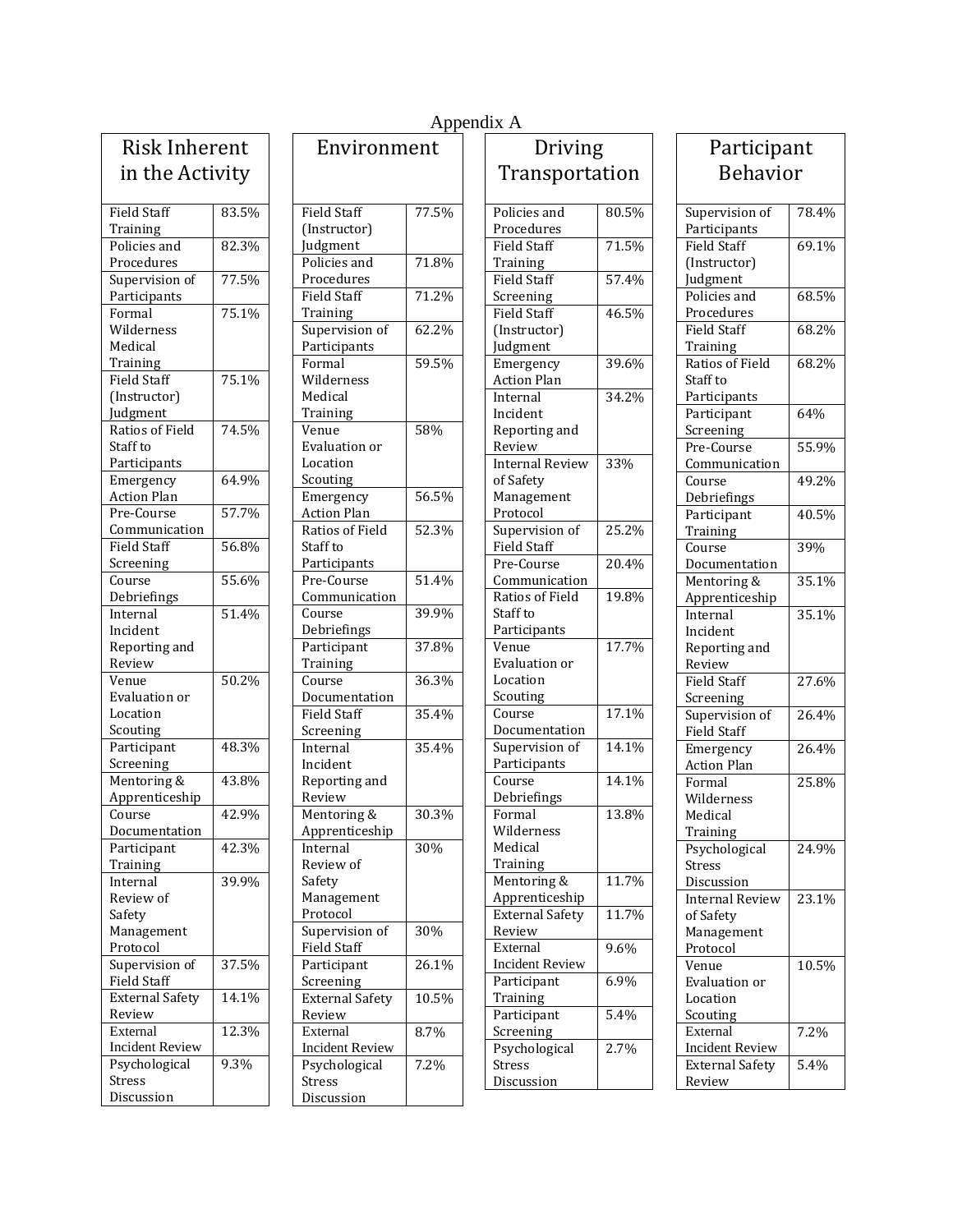| Staff                       |       |
|-----------------------------|-------|
| Performance                 |       |
|                             |       |
| <b>Field Staff</b>          | 87.4% |
| Training                    |       |
| <b>Field Staff</b>          | 78.1% |
| Screening                   |       |
| Supervision of              | 64.6% |
| Field Staff<br>Policies and | 63.7% |
| Procedures                  |       |
| <b>Field Staff</b>          | 62.2% |
| (Instructor)                |       |
| Judgment                    |       |
| Mentoring &                 | 60.4% |
| Apprenticeship              |       |
| Course                      | 56.5% |
| Debriefings                 |       |
| Formal<br>Wilderness        | 53.5% |
| Medical                     |       |
| Training                    |       |
| Internal                    | 39.9% |
| Incident                    |       |
| Reporting and               |       |
| Review                      |       |
| Pre-Course                  | 39.6% |
| Communication               |       |
| Ratios of Field             | 38.7% |
| Staff to                    |       |
| Participants<br>Course      | 36.3% |
| Documentation               |       |
| <b>Internal Review</b>      | 25.2% |
| of Safety                   |       |
| Management                  |       |
| Protocol                    |       |
| Emergency                   | 23.4% |
| <b>Action Plan</b>          |       |
| Venue                       | 14.7% |
| Evaluation or               |       |
| Location                    |       |
| Scouting                    |       |
| Psychological               | 12.6% |
| <b>Stress</b>               |       |
| Discussion                  |       |
| Supervision of              | 9.9%  |
| Participants                |       |
| <b>External Safety</b>      | 9%    |
| Review                      |       |
| Participant                 | 7.8%  |
| Screening<br>Participant    | 7.8%  |
| Training                    |       |
| External                    | 6.6%  |
| <b>Incident Review</b>      |       |
|                             |       |

| Medical                                                       |                     |  |
|---------------------------------------------------------------|---------------------|--|
| Management                                                    |                     |  |
| Formal<br>Wilderness<br>Medical<br>Training                   | 90.1%               |  |
| <b>Field Staff</b><br>Training                                | 74.5%               |  |
| Emergency<br><b>Action Plan</b>                               | 68.8%               |  |
| Policies and<br>Procedures                                    | 64.9%               |  |
| Field Staff<br>(Instructor)<br>Judgment                       | 58.9%               |  |
| Participant<br>Screening                                      | 48.3%               |  |
| Internal<br>Incident<br>Reporting and<br>Review               | 46.8%               |  |
| Pre-Course<br>Communication                                   | 36.6%               |  |
| Supervision of<br>Participants                                | 36.3%               |  |
| <b>Internal Review</b><br>of Safety<br>Management<br>Protocol | 35.7%               |  |
| <b>Field Staff</b><br>Screening                               | 34.8%               |  |
| Ratios of Field<br>Staff to<br>Participants                   | 34.8%               |  |
| Course<br>Documentation                                       | 33.9%               |  |
| Course<br>Debriefings                                         | 33.6%               |  |
| Supervision of<br>Field Staff                                 | 26.1%               |  |
| Mentoring &<br>Apprenticeship                                 | 18.6%               |  |
| Venue<br>Evaluation or<br>Location<br>Scouting                | $17.\overline{4\%}$ |  |
| Participant<br>Training                                       | 16.8%               |  |
| <b>External Safety</b><br>Review                              | 12.6%               |  |
| Psychological<br><b>Stress</b><br>Discussion                  | 12%                 |  |
| External<br><b>Incident Review</b>                            | 8.4%                |  |

| Lack of                          |       |  |
|----------------------------------|-------|--|
| Participant                      |       |  |
| Supervision                      |       |  |
| Policies and                     | 64.6% |  |
| Procedures<br>Field Staff        | 62.8% |  |
| (Instructor)                     |       |  |
| Judgment                         |       |  |
| Field Staff                      | 56.8% |  |
| Training<br>Supervision of       | 48.3% |  |
| Participants                     |       |  |
| Ratios of Field                  | 48%   |  |
| Staff to                         |       |  |
| Participants                     |       |  |
| Participant                      | 43.5% |  |
| Training<br>Pre-Course           | 43.2% |  |
| Communication                    |       |  |
| Participant                      | 38.1% |  |
| Screening                        |       |  |
| Course                           | 28.5% |  |
| Debriefings                      |       |  |
| Emergency                        | 27.6% |  |
| <b>Action Plan</b>               |       |  |
| Internal<br>Incident             | 26.4% |  |
| Reporting and                    |       |  |
| Review                           |       |  |
| Course                           | 24.6% |  |
| Documentation                    |       |  |
| <b>Internal Review</b>           | 21.9% |  |
| of Safety<br>Management          |       |  |
| Protocol                         |       |  |
| Venue                            | 21.9% |  |
| Evaluation or                    |       |  |
| Location                         |       |  |
| Scouting                         |       |  |
| Mentoring &                      | 21.3% |  |
| Apprenticeship                   |       |  |
| <b>Field Staff</b>               | 20.7% |  |
| Screening                        |       |  |
| Supervision of                   | 19.2% |  |
| Field Staff<br>Formal            | 16.5% |  |
| Wilderness                       |       |  |
| Medical                          |       |  |
| Training                         |       |  |
| Psychological                    | 6.3%  |  |
| <b>Stress</b>                    |       |  |
| <b>Discussion</b>                | 6%    |  |
| <b>External Safety</b><br>Review |       |  |
| External                         | 4.5%  |  |
| <b>Incident Review</b>           |       |  |

| Poor                       |                   |  |
|----------------------------|-------------------|--|
| Instruction                |                   |  |
|                            |                   |  |
| <b>Field Staff</b>         | 78.4%             |  |
| Training                   |                   |  |
| Supervision of             | 59.5%             |  |
| Field Staff                |                   |  |
| Mentoring &                | 54.7%             |  |
| Apprenticeship             |                   |  |
| Course                     | 53.8%             |  |
| Debriefings                |                   |  |
| <b>Field Staff</b>         | 53.2%             |  |
| Screening                  | 53.2%             |  |
| Policies and<br>Procedures |                   |  |
| <b>Field Staff</b>         | 48.6%             |  |
| (Instructor)               |                   |  |
| Judgment                   |                   |  |
| Course                     | 39.9%             |  |
| Documentation              |                   |  |
| Pre-Course                 | 37.2%             |  |
| Communication              |                   |  |
| Internal                   | 36.3%             |  |
| Incident                   |                   |  |
| Reporting and              |                   |  |
| Review                     |                   |  |
| <b>Ratios of Field</b>     | 30.6%             |  |
| Staff to                   |                   |  |
| Participants               | 22.2%             |  |
| Internal<br>Review of      |                   |  |
| Safety                     |                   |  |
| Management                 |                   |  |
| Protocol                   |                   |  |
| Formal                     | 21.9%             |  |
| Wilderness                 |                   |  |
| Medical                    |                   |  |
| Training                   |                   |  |
| Emergency                  | 16.5%             |  |
| <b>Action Plan</b>         |                   |  |
| Supervision of             | 12.9%             |  |
| Participants               |                   |  |
| Participant                | 9.6%              |  |
| Training                   | $\frac{1}{9.3}\%$ |  |
| Venue<br>Evaluation or     |                   |  |
| Location                   |                   |  |
| Scouting                   |                   |  |
| Participant                | 8.7%              |  |
| Screening                  |                   |  |
| External                   | 8.4%              |  |
| <b>Incident Review</b>     |                   |  |
| <b>External Safety</b>     | $\frac{1}{5.4\%}$ |  |
| Review                     |                   |  |
| Psychological              | 4.2%              |  |
| Stress                     |                   |  |
| Discussion                 |                   |  |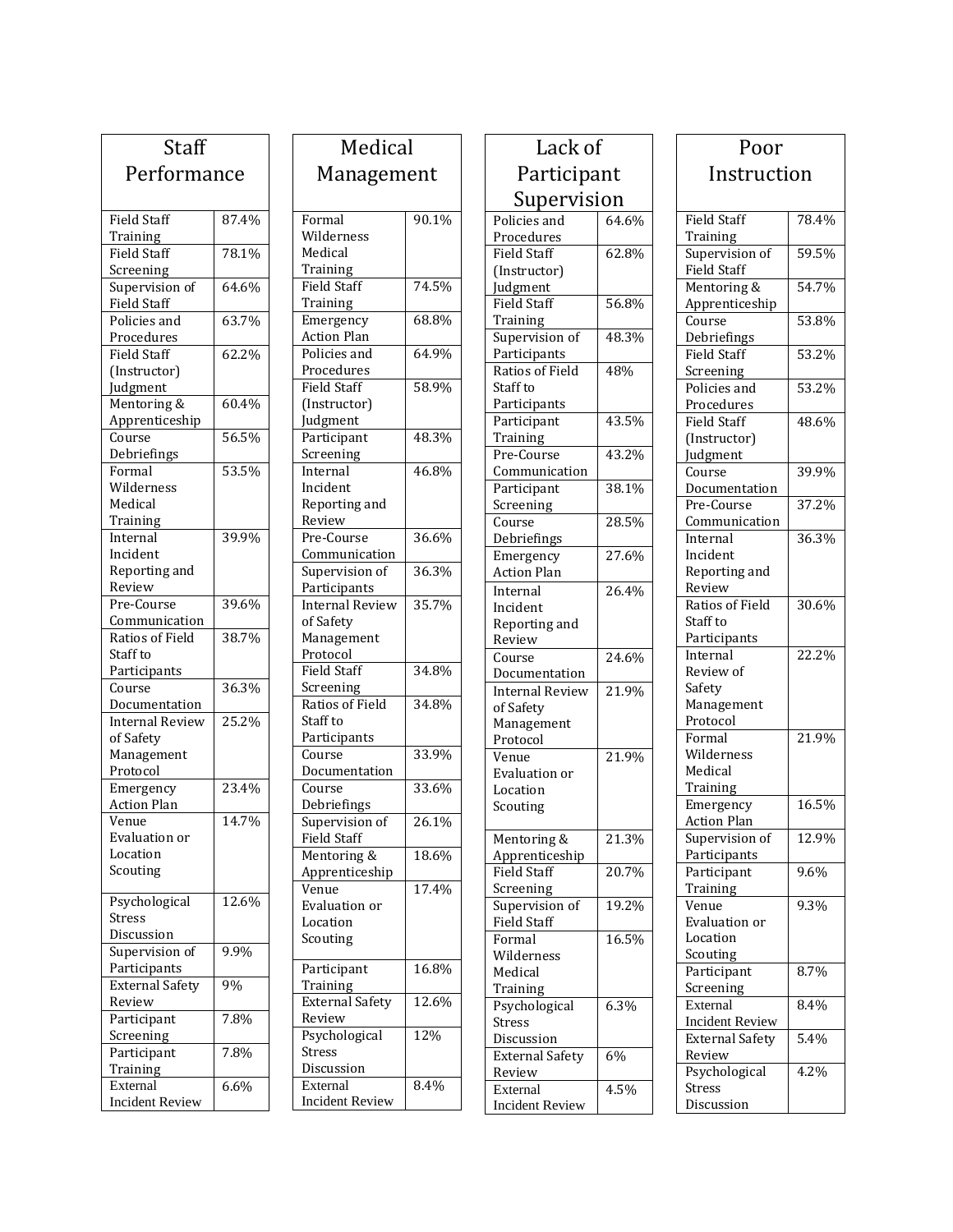| Equipment              |                   |
|------------------------|-------------------|
| Malfunction            |                   |
|                        |                   |
| <b>Field Staff</b>     | 64.3%             |
| Training               |                   |
| Policies and           | 59.5%             |
| Procedures             |                   |
| <b>Field Staff</b>     | 58.6%             |
| (Instructor)           |                   |
| Judgment               |                   |
| Internal               | 39.3%             |
| Incident               |                   |
| Reporting and          |                   |
| Review                 |                   |
| Course                 | 37.5%             |
| Debriefings            |                   |
| Course                 | 33%               |
| Documentation          |                   |
| Internal               | 27.6%             |
| Review of              |                   |
| Safety<br>Management   |                   |
| Protocol               |                   |
| Emergency              | 25.5%             |
| <b>Action Plan</b>     |                   |
| Participant            | 21.9%             |
| Training               |                   |
| Supervision of         | 20.4%             |
| Field Staff            |                   |
| Supervision of         | 19.5%             |
| Participants           |                   |
| Pre-Course             | 19.5%             |
| Communication          |                   |
| Mentoring &            | 16.2%             |
| Apprenticeship         |                   |
| Venue                  | 12.3%             |
| Evaluation or          |                   |
| Location               |                   |
| Scouting               |                   |
| Field Staff            | 11.7%             |
| Screening              |                   |
| Ratios of Field        | 10.8%             |
| Staff to               |                   |
| Participants           |                   |
| Formal                 | 10.5%             |
| Wilderness             |                   |
| Medical                |                   |
| Training               | 10.5%             |
| <b>External Safety</b> |                   |
| Review<br>External     | 8.7%              |
| <b>Incident Review</b> |                   |
| Participant            | $\frac{1}{5.7\%}$ |
| Screening              |                   |
| Psychological          | 2.1%              |
| Stress                 |                   |
| Discussion             |                   |
|                        |                   |

| Staff to                         |       |  |
|----------------------------------|-------|--|
| Participant                      |       |  |
| Interaction                      |       |  |
| Field Staff                      | 82%   |  |
| Training                         |       |  |
| Policies and                     | 76.6% |  |
| Procedures<br><b>Field Staff</b> | 66.1% |  |
| Screening                        |       |  |
| <b>Field Staff</b>               | 53.8% |  |
| (Instructor)                     |       |  |
| Judgment                         |       |  |
| Supervision of                   | 51.7% |  |
| Field Staff                      |       |  |
| Ratios of Field                  | 46.8% |  |
| Staff to                         |       |  |
| Participants<br>Course           | 39.9% |  |
| Debriefings                      |       |  |
| Supervision of                   | 38.7% |  |
| Participants                     |       |  |
| Internal                         | 35.7% |  |
| Incident                         |       |  |
| Reporting and                    |       |  |
| Review                           |       |  |
| Mentoring &                      | 35.4% |  |
| Apprenticeship                   |       |  |
| Pre-Course                       | 30.3% |  |
| Communication<br>Course          | 25.5% |  |
| Documentation                    |       |  |
| Participant                      | 24%   |  |
| Screening                        |       |  |
| <b>Internal Review</b>           | 22.8% |  |
| of Safety                        |       |  |
| Management                       |       |  |
| Protocol                         |       |  |
| Participant                      | 17.7% |  |
| Training                         | 13.8% |  |
| Emergency<br><b>Action Plan</b>  |       |  |
| External                         | 9.9%  |  |
| Incident                         |       |  |
| Review                           |       |  |
| Psychological                    | 9.9%  |  |
| Stress                           |       |  |
| Discussion                       |       |  |
| Formal                           | 8.4%  |  |
| Wilderness<br>Medical            |       |  |
| Training                         |       |  |
| <b>External Safety</b>           | 7.8%  |  |
| Review                           |       |  |
| Venue                            | 4.2%  |  |
| Evaluation or                    |       |  |
| Location                         |       |  |
| Scouting                         |       |  |

| Public                   |       | <b>Poor Nutrition</b>  |       |
|--------------------------|-------|------------------------|-------|
| Interactions             |       | and                    |       |
|                          |       | Dehydration            |       |
|                          |       |                        |       |
| <b>Field Staff</b>       | 71.5% | <b>Field Staff</b>     | 78.4% |
| Training                 |       | Training               |       |
| <b>Field Staff</b>       | 67.3% | Supervision of         | 70.6% |
| (Instructor)             |       | Participants           |       |
| Judgment<br>Policies and | 65.8% | <b>Field Staff</b>     | 68.8% |
| Procedures               |       | (Instructor)           |       |
| Pre-Course               | 34.8% | Judgment<br>Formal     | 58.9% |
|                          |       |                        |       |
| Communication            | 33.6% | Wilderness<br>Medical  |       |
| Supervision of           |       |                        |       |
| Participants             | 32.7% | Training               | 56.5% |
| Course                   |       | Participant            |       |
| Debriefings              |       | Training<br>Pre-Course | 49.2% |
| Supervision of           | 31.5% |                        |       |
| <b>Field Staff</b>       | 30.6% | Communication          | 48.3% |
| Course                   |       | Policies and           |       |
| Documentation            | 27.3% | Procedures             |       |
| Emergency                |       | Participant            | 38.1% |
| <b>Action Plan</b>       |       | Screening              |       |
| Internal                 | 24.6% | Course                 | 33%   |
| Incident                 |       | Debriefings            |       |
| Reporting and            |       | Ratios of Field        | 29.4% |
| Review                   |       | Staff to               |       |
| <b>Field Staff</b>       | 24.3% | Participants           |       |
| Screening                |       | Internal               | 27.9% |
| Participant              | 24.3% | Incident               |       |
| Training                 |       | Reporting and          |       |
| Venue                    | 24%   | Review                 |       |
| Evaluation or            |       | Supervision of         | 27.3% |
| Location                 |       | <b>Field Staff</b>     |       |
| Scouting                 |       | Course                 | 24.3% |
| Mentoring &              | 21.9% | Documentation          |       |
| Apprenticeship           |       | Mentoring &            | 24.3% |
| Internal                 | 17.7% | Apprenticeship         |       |
| Review of                |       | Emergency              | 24.3% |
| Safety                   |       | <b>Action Plan</b>     |       |
| Management               |       | Field Staff            | 22.2% |
| Protocol                 |       | Screening              |       |
| Ratios of Field          | 17.4% | Internal               | 19.8% |
| Staff to                 |       | Review of              |       |
| Participants             |       | Safety                 |       |
| Participant              | 12.6% | Management             |       |
| Screening                |       | Protocol               |       |
| Formal                   | 9.6%  | Venue                  | 9.6%  |
| Wilderness               |       | Evaluation or          |       |
| Medical                  |       | Location               |       |
| Training                 |       | Scouting               |       |
| <b>External Safety</b>   | 6.6%  | Psychological          | 7.8%  |
| Review                   |       | <b>Stress</b>          |       |
| External                 | 6%    | Discussion             |       |
| <b>Incident Review</b>   |       | <b>External Safety</b> | 5.4%  |
| Psychological            | 2.7%  | Review                 |       |
| Stress                   |       | External               | 4.5%  |
| Discussion               |       | <b>Incident Review</b> |       |

78.4%

70.6%

68.8%

58.9%

56.5%

49.2%

48.3%

38.1%

29.4%

27.9%

27.3%

24.3%

24.3%

24.3%

22.2%

19.8%